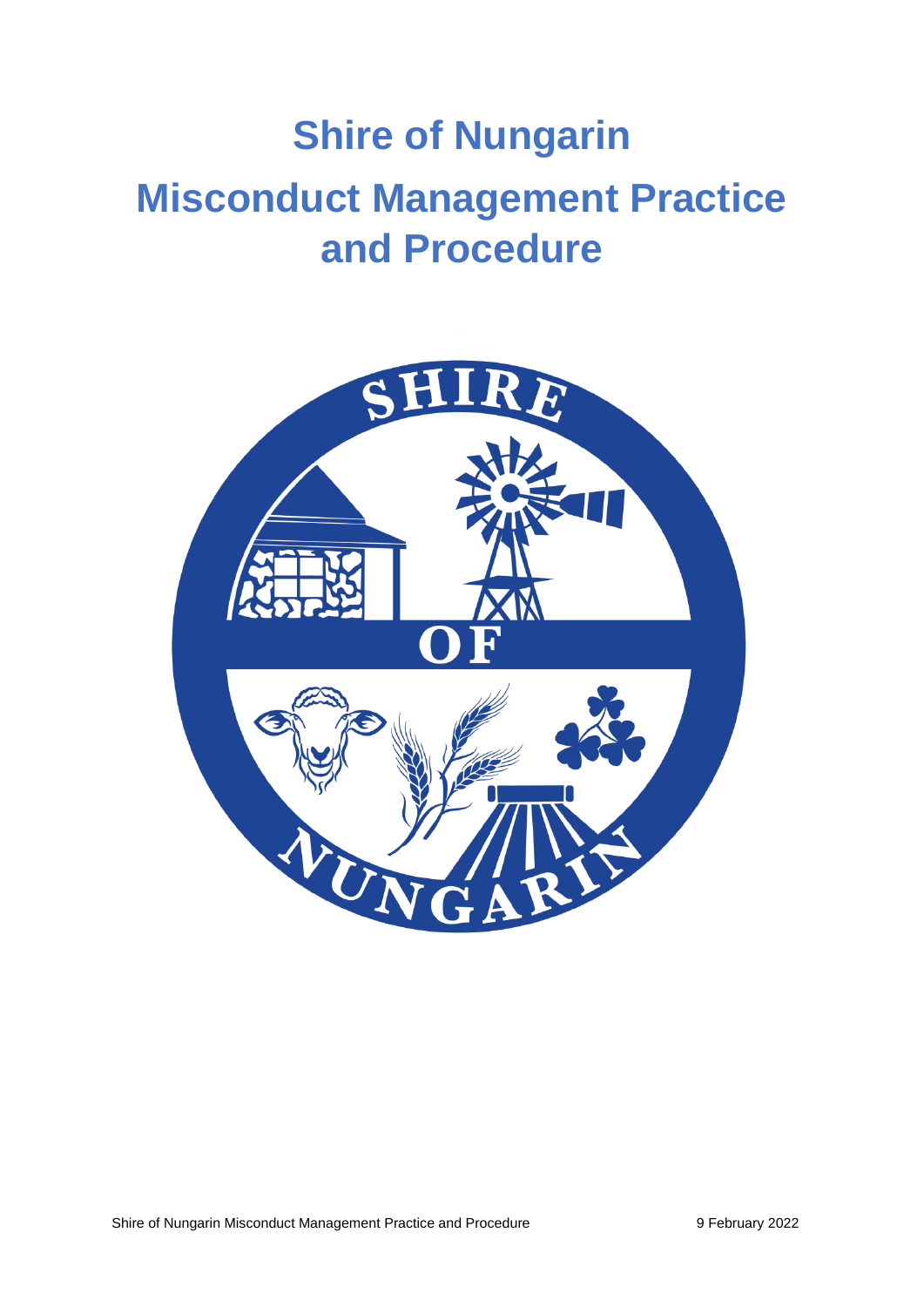# **1. Management Practice Intention**

This Management Practice aims to ensure a fair and consistent procedure is applied when addressing issues relating to misconduct.

This Management Practice provides guidance for the process in which the Shire may discipline an employee due to inappropriate conduct in any circumstance that can be connected to, or impact upon, the Shire.

# **2. Definitions**

**The Employee Code of Conduct** is the code determined by the Chief Executive Officer that outlines the standard of behaviour and conduct expected of all Shire of Nungarin Employees.

**The Shire of Nungarin Values** further underpins the expected behaviours and articulates the culture and operating ethos of the Shire of Nungarin. The Values are the core components to a positive culture and high performance.

**Minor misconduct** is behaviour that is inconsistent with employee obligations or duties, a breach of Shire Policy or procedure, or generally unacceptable behaviour. Examples including but not limited to are misuse of computers, resources or equipment, frequently late, unexplained absences.

**Serious misconduct** is defined as wilful and deliberate behaviour that is inconsistent with the continuation of the employment contract or causes serious and imminent risk to the reputation and viability of the Shire or health and safety of a person, often an illegal or dangerous activity or safety breach. Examples include but are not limited to fraud, theft, breaches of safety, threats or acts of violence, bullying or harassment, deliberate damage to Shire property.

#### **3. Conduct**

Appropriate conduct applies inside and outside the workplace and within and outside working hours where the employee's behaviour can have an effect on the workplace, other employees, stakeholders or the reputation of the Shire.

Employees need to ensure they exhibit appropriate out-of-work conduct where the circumstances or event can be connected to the Shire, so as not to damage the Shire's interests or reputation. This can include:

- Performing work duties outside of work.
- Attending work-related functions.
- Posting disparaging comments about the Shire on an online site with public access.

#### **4. Responsibilities**

**Supervisors** of staff have a duty to protect the health, safety and welfare of employees. It is important to address acts of misconduct early before it escalates.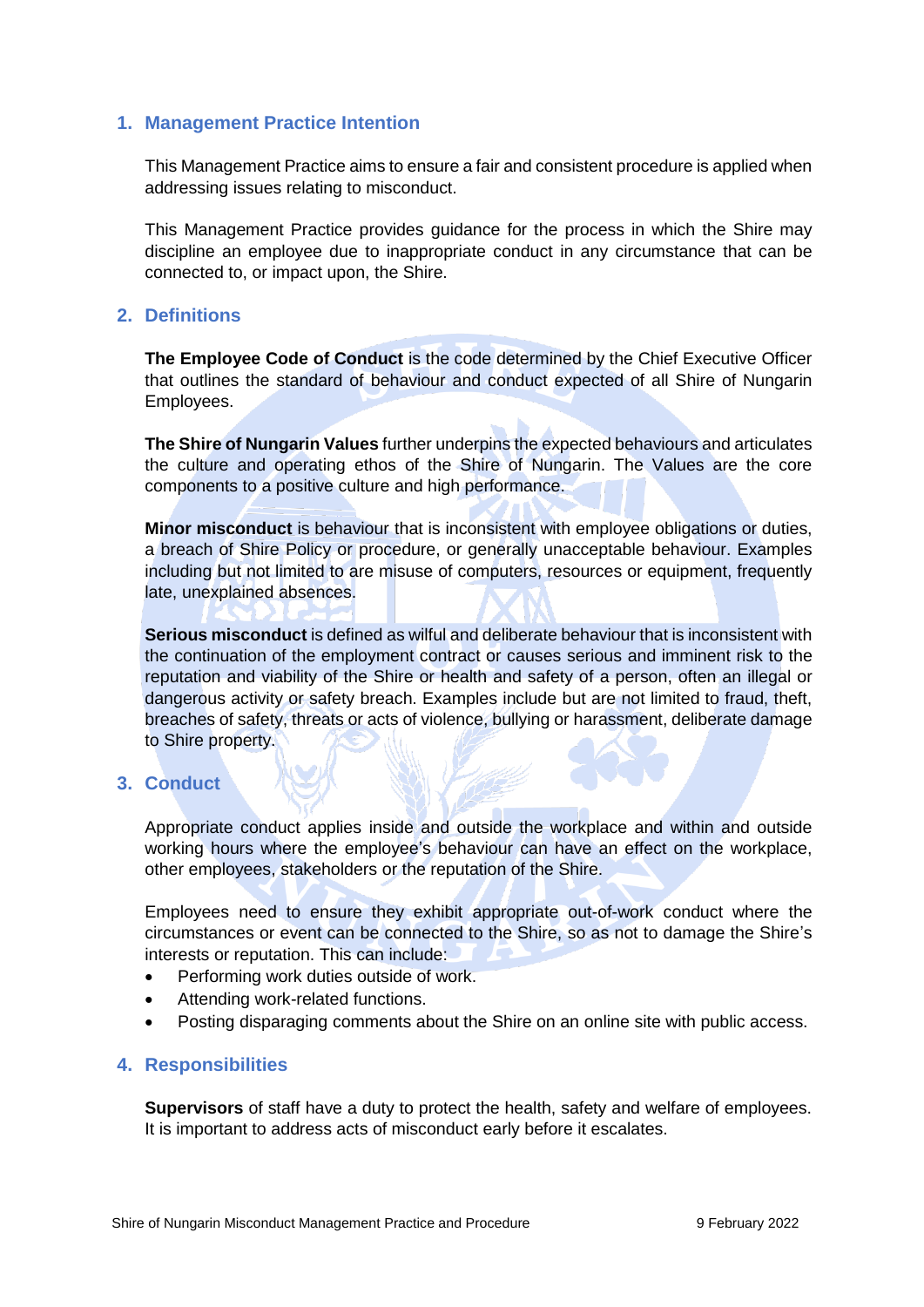**Employees** are required to act in accordance with the requirements of the law, the terms of the Shire's Employee Code of Conduct, and display behaviours that reflect the Shire's Values.

# **5. Reporting misconduct**

All employees have an obligation to report misconduct without fear of retribution or repercussion. Suspect misconduct may be reported to:

- The employee's Supervisor or Manager.
- The Chief Executive Officer.

## **6. Disciplinary action outcomes**

If, after a fair process the allegation of misconduct has been substantiated, the Shire can consider the following outcomes whilst considering the employee responses and any extenuating circumstances:

- Reprimand.
- Written warning.
- Verbal warning.
- Final written warning.
- Training.
- Counselling.
- Termination (if serious misconduct or after repeated warnings for the same or similar conduct.
- Referring the matter to the appropriate authority to manage such as the Corruption and Crime Commission (CCC).

#### **7. Record Keeping**

A record of all discussions, investigation and disciplinary process relating to an allegation of misconduct shall be kept on the employee's personal file.

#### **8. Timeframe**

Whilst every endeavour is to be made to complete the process pertaining to misconduct in a timely manner, with an outcome determined no longer than three months after commencement of formal misconduct action, it is understood that each case shall be subject to operational requirements, in-depth investigations and availability of relevant parties.

#### **9. Confidentiality**

All matters pertaining to an allegation of misconduct shall remain confidential. Failure to maintain confidentiality may result in disciplinary action.

#### **10.Variations**

In every case pertaining to an allegation of misconduct, the Shire has the right to vary the disciplinary procedure in consideration of the circumstances of the case as a whole and as the action is deemed to be warranted.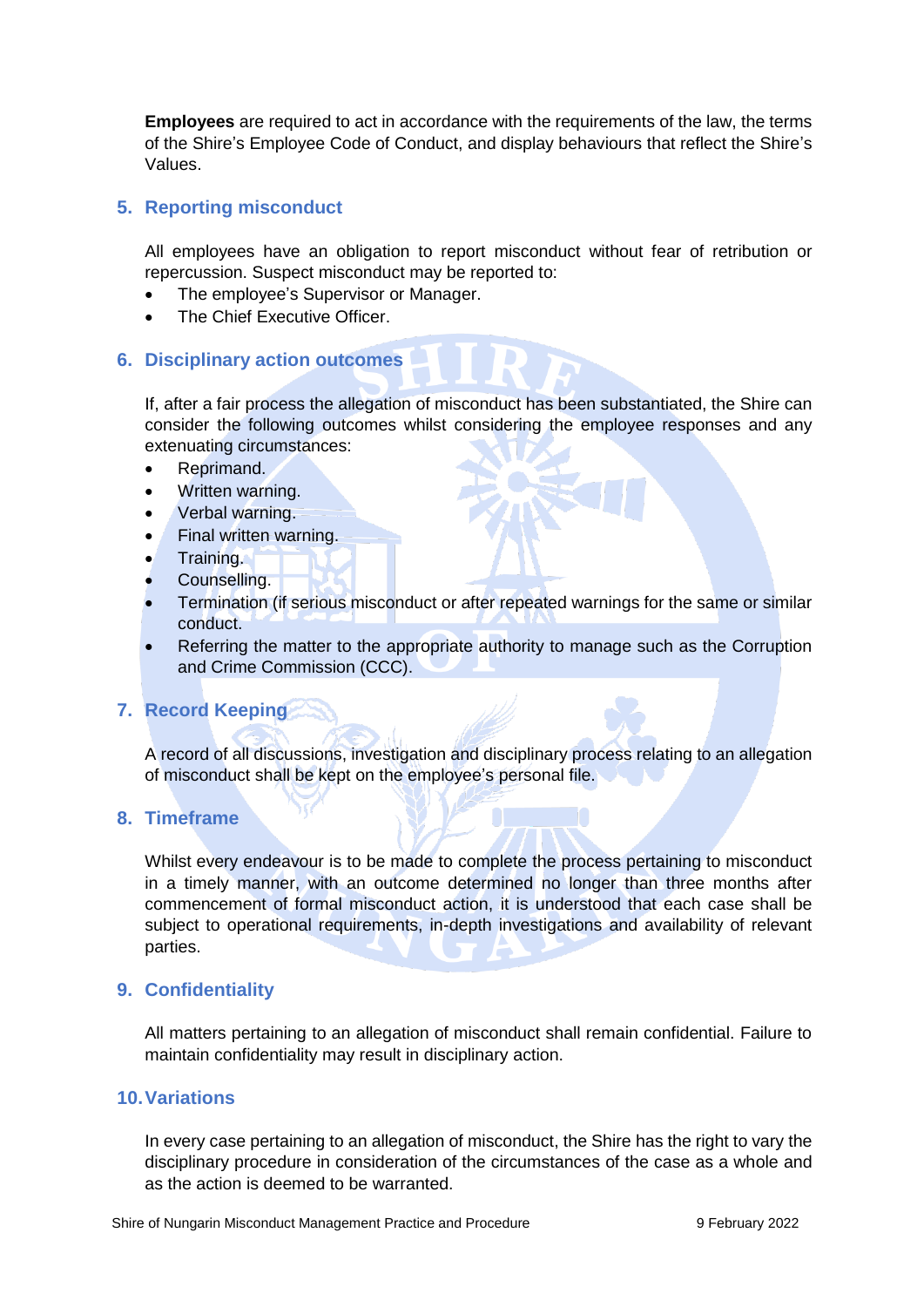# **Procedure**

## **1. Procedure Intention**

The procedure outlined below is intended as a guide only to the disciplinary actions which may be implemented for inappropriate conduct. Consideration to the circumstances surrounding each case will determine the disciplinary procedure.

# **2. Initial action**

On commencement of formal misconduct action, the employee suspected of misconduct will be notified in writing or:

- The nature of the alleged misconduct.
- The section of the relevant legislation, relevant Shire Policy, the Employee Code of Conduct or Shire Values that are suspected of breaching.
- Who will be investigating the alleged misconduct.
- The possible ramifications if the misconduct is proven.
- The date and time for a meeting to discuss the alleged misconduct, providing reasonable opportunity to prepare for the meeting. The notice of the meeting shall include:
	- o Who will attend the meeting.
	- o The employee's right to respond to the allegations against them in writing.
	- o The employee's entitlement to bring a support person to the meeting.

# **3. Meeting to discuss alleged misconduct**

The purpose of the meeting is to discuss the alleged misconduct, and provide the employee opportunity to respond to the allegations against them in writing and present any extenuating circumstances.

The employee's responses shall be taken into consideration when determining the next step of the process.

#### **4. Investigation**

Depending on the circumstances, it may be necessary to conduct an investigation into the incidents or allegations that have been raised either internally or through the services of an external consultant. This may involve collecting information and interviewing the employee and material witnesses.

In some instances, the alleged misconduct may be deemed serios enough to present a risk to the Shire's operations, employees or stakeholders. In these circumstances an employee may be suspended from employment on full pay whilst an investigation is undertaken.

#### **5. Outcome**

The employee shall be notified in writing of the date and time for a meeting to discuss the alleged misconduct and the outcome of the investigation. The notice of the meeting shall